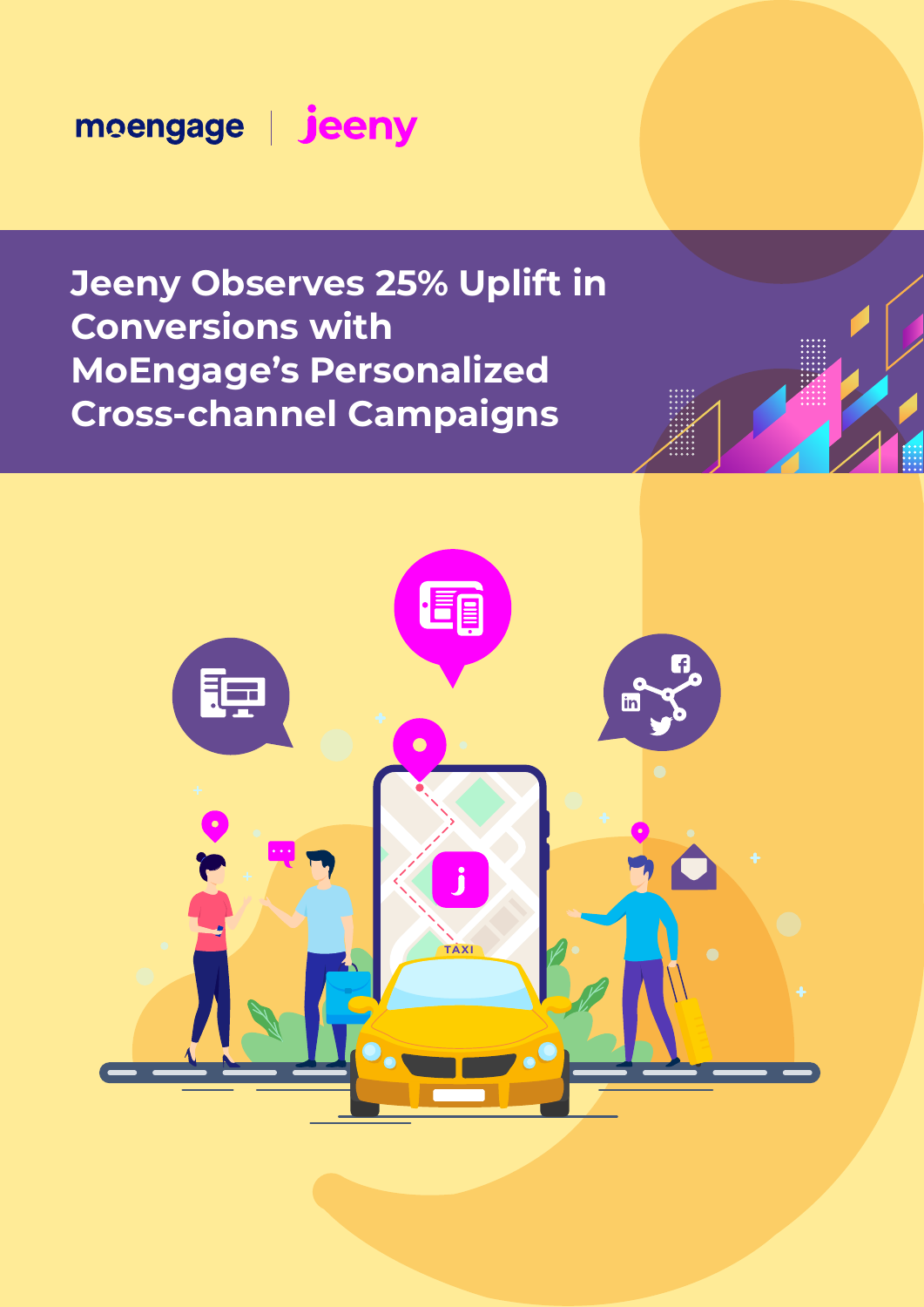### About Jeeny

Previously named Easy Taxi, Jeeny is a mobile application that offers easy ride-hailing services to users around the middle-east region. The brand offers mobility services to more than 3 million users and has been one of the most popular ride-hailing services.

Apart from this, the brand also offers integrated wallet top-up transactions that let users' pay anytime, anywhere via an online money app. This wallet service is also added to their mobility app making ride payments easier too.

## **HIGHLIGHTS**

Uplift in **Quarterly** Conversions **20%**



Increase in **Quarterly** MAUs **27%**

Booked rides after getting notifications **962k**

 $\overline{\mathbf{h}}_1$ 



# What They Say About MoEngage **"**

"We wanted to reach our customers in an efficient way by ensuring our engagement is personalized. With MoEngage, we were able to achieve this in a dynamic way as we not only customized messages based on user location but also optimized the time these messages were sent. MoEngage platform helped us reach our engagement objectives and boosted our conversion goals. "



**Hasan Abu Ghosh** Head of Marketing, Jeeny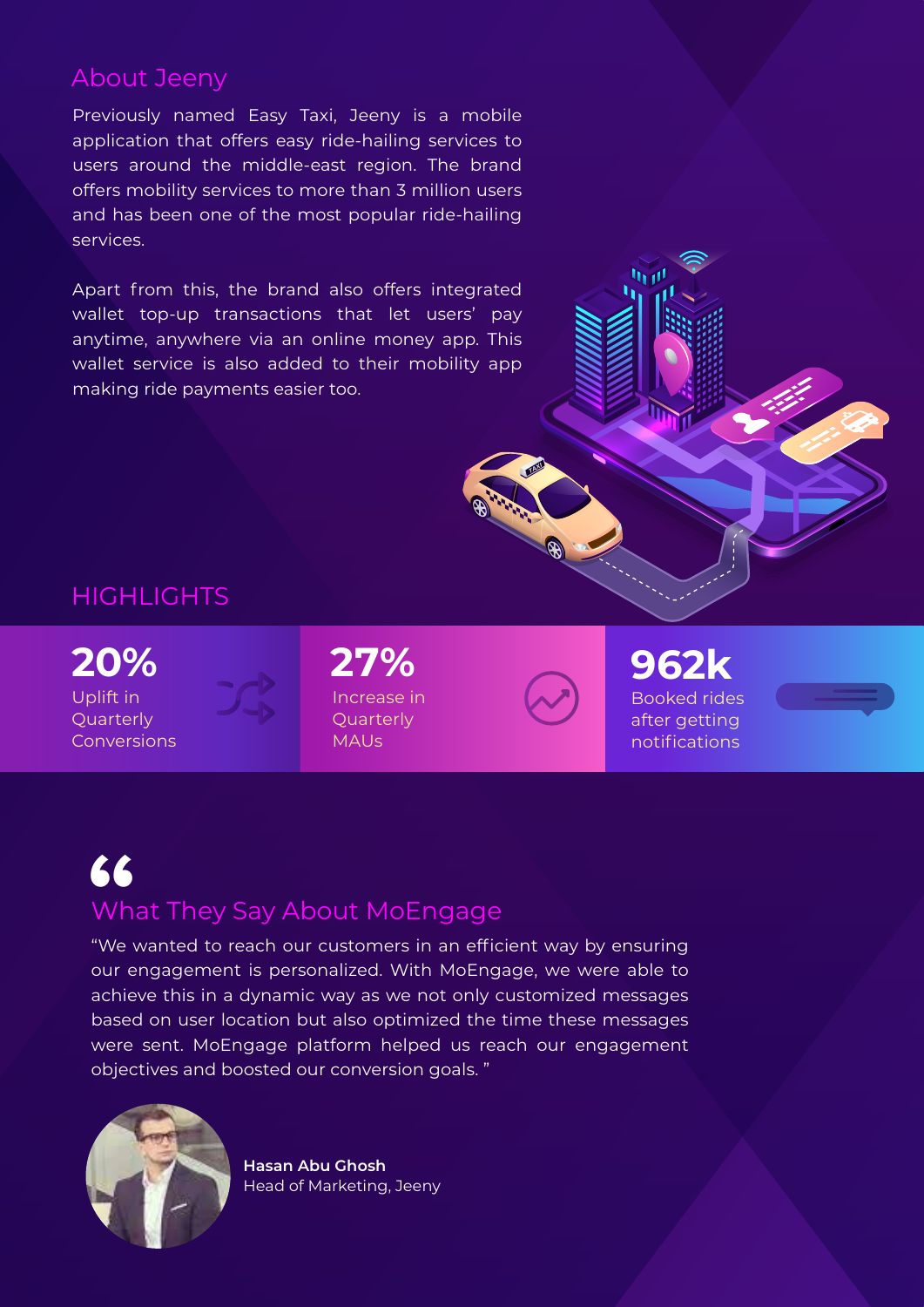## THE CHALL ENGE

Any company that offers mobility services will have a strong app userbase because of its service usability - so was the case with Jeeny as they had 3 million registered users on the app. However, the brand observed that the frequency and volumes of the rides were decreasing rapidly. The reason behind this could be that the brand's marketing team was utilizing simple, basic push notifications to engage their users. This created a gap between them and their users as the touch-base with any user based on their app interaction and app journey was missing.

The marketing team at Jeeny wanted to offer relevant real-time communication to the customers on new offers and discounts, specific offer codes to loyal users, and more. The team wanted to create user journeys that will allow them to send the right message to the right users. Due to the absence of a strong marketing automation platform, the brand could not bridge the gap between the customer and their app as the relevancy was missing.

#### GOALS

Boost user activity on a monthly basis by offering relevant engagement

Increase conversions using offers and discounts

Enhance customer engagement by creating user journeys for dynamic communication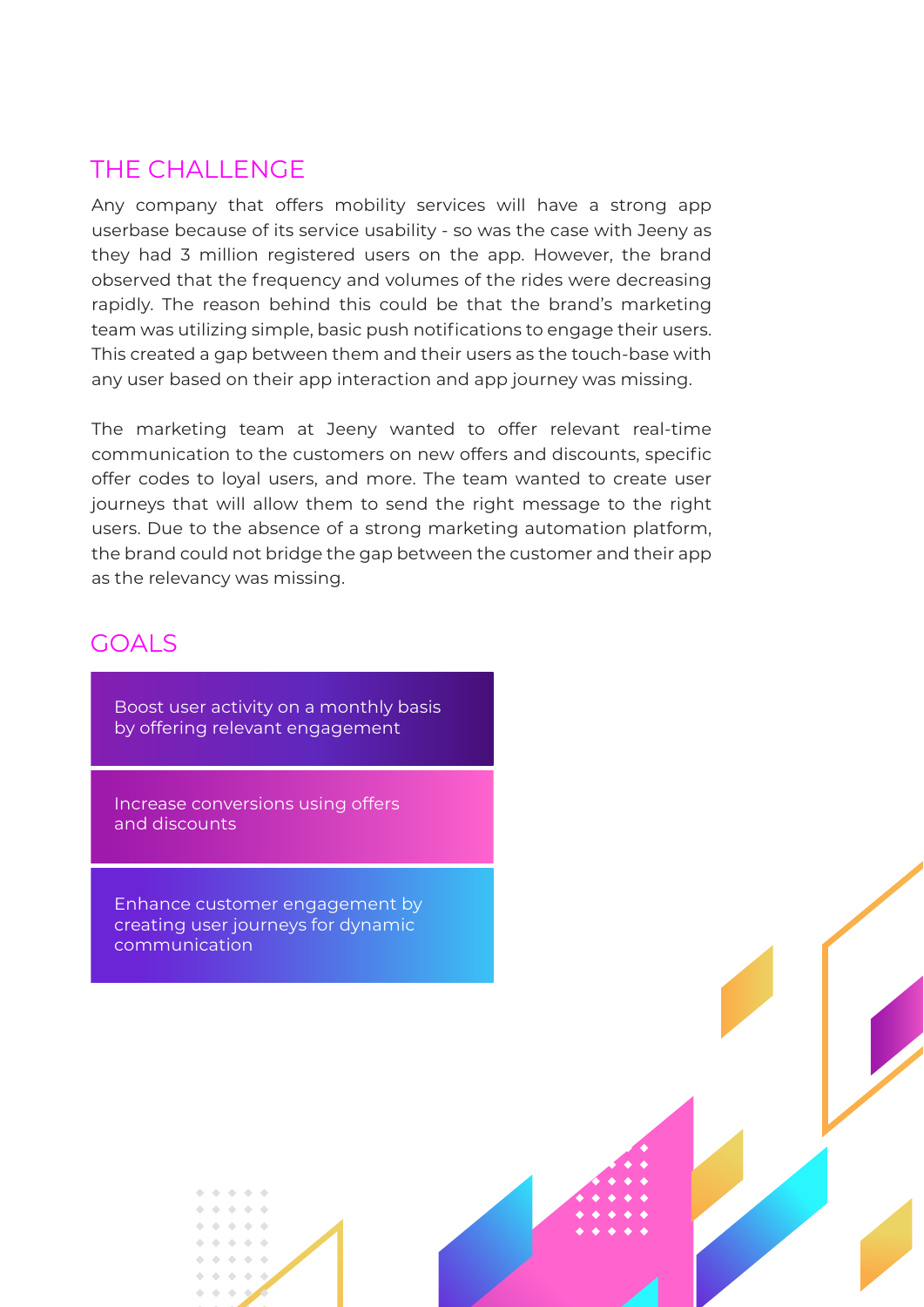# THE SOLUTION

The marketing team at Jeeny didn't want an automation tool to just engage their users. But wanted to create specific user journeys based on the usage and communicate with their users. After considering other platforms, the brand decided to opt for the MoEngage platform. With MoEngage platform, the Jeeny team wanted to:

- **First, segment users based on their usage to create user journeys**
- **Second, create Flow campaigns based on their journeys**
- **Finally, offer personalized and relevant messaging**

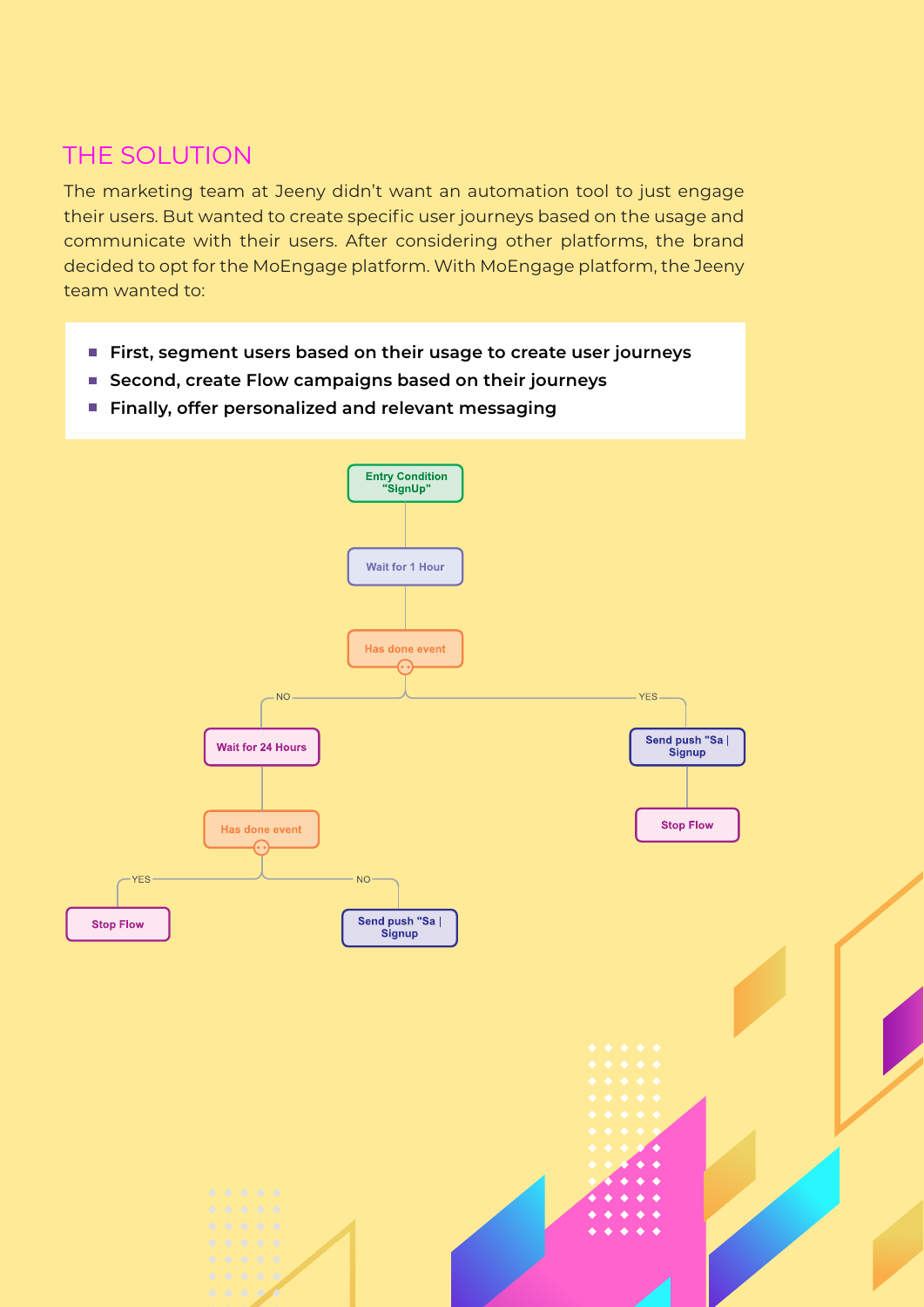# Creating User Journeys

For ride-hailing companies, it becomes crucial to understand their user journey in terms of app activation and frequency of usage. So when Jeeny's team decided to have a user journey mapped with the specification, the MoEngage Segmentation feature came in handy. Using this feature, the team first segmented users based on app activation then further drilled it down to the frequency of usage. So the team then had two pools of users-active, recurring users, and active, occasional users. Using these two pools, the brand's team created Flow campaigns to map-out messaging that will help them offer the right offer/discount to the right user at the right time.

# Cross-channel Flow Campaigns

Once the segmentation was in place to map user journeys, Jeeny's marketing team then decided to utilize MoEngage Flows to create user campaigns that will help with automate relevant messaging based on user app activation and frequency. For Flows, the team utilized mobile app and email channels to sent push notifications, in-app messages, and emails. This ensured that the users were getting relevant offers with codes depending on how they are using the app.

# Personalized Messaging

The brand's team was sending out messages on cross-channel depending on user journeys created. These messages were being personalized based on the user's relevancy and current location. So basically, if a frequent user was booking a ride for a route taken frequently, then the user will get an offer code related to that route or city. Apart from this, the brand's team tweaked their messages based on language preference—users with Arabic preference received notifications in Arabic, and users with English preference received English notifications.

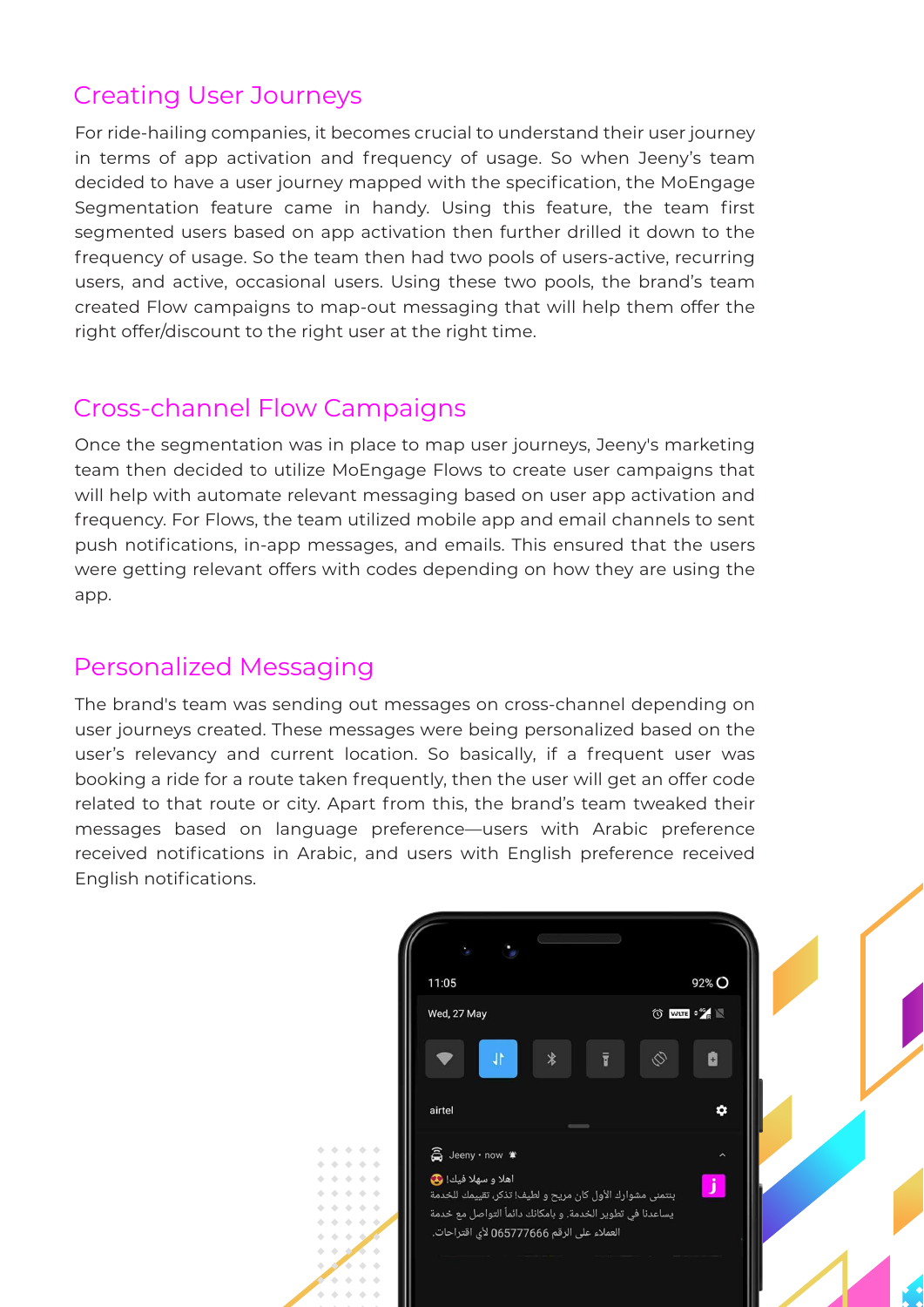

### THE RESULT

By utilizing MoEngage's multiple features—Segmentation, Flows, and Push Notification—Jeeny ensured that they were engaging their users with relevant messages. The brand wanted to ensure that they were informing their users not only about the upcoming offers but also offers based on app utilization by the user(s). This strategy observed that the brand's **MAUs increased to 27%,** and using the view-through attribution, they witnessed **more than 900k users booked cabs** after clicking on notifications sent (push, email and in-app notifications).

The users were using the app more frequently **boosting the brand conversion rate to 25%.** The brand also ensured that they reach the customers in a dynamic way through multiple touchpoints by employing MoEngage Flows. This helped the brand increase its engagement rate and **observed a CTR of 1.9%.** On the whole, the brand was able to attain its key objectives in the engagement strategy.